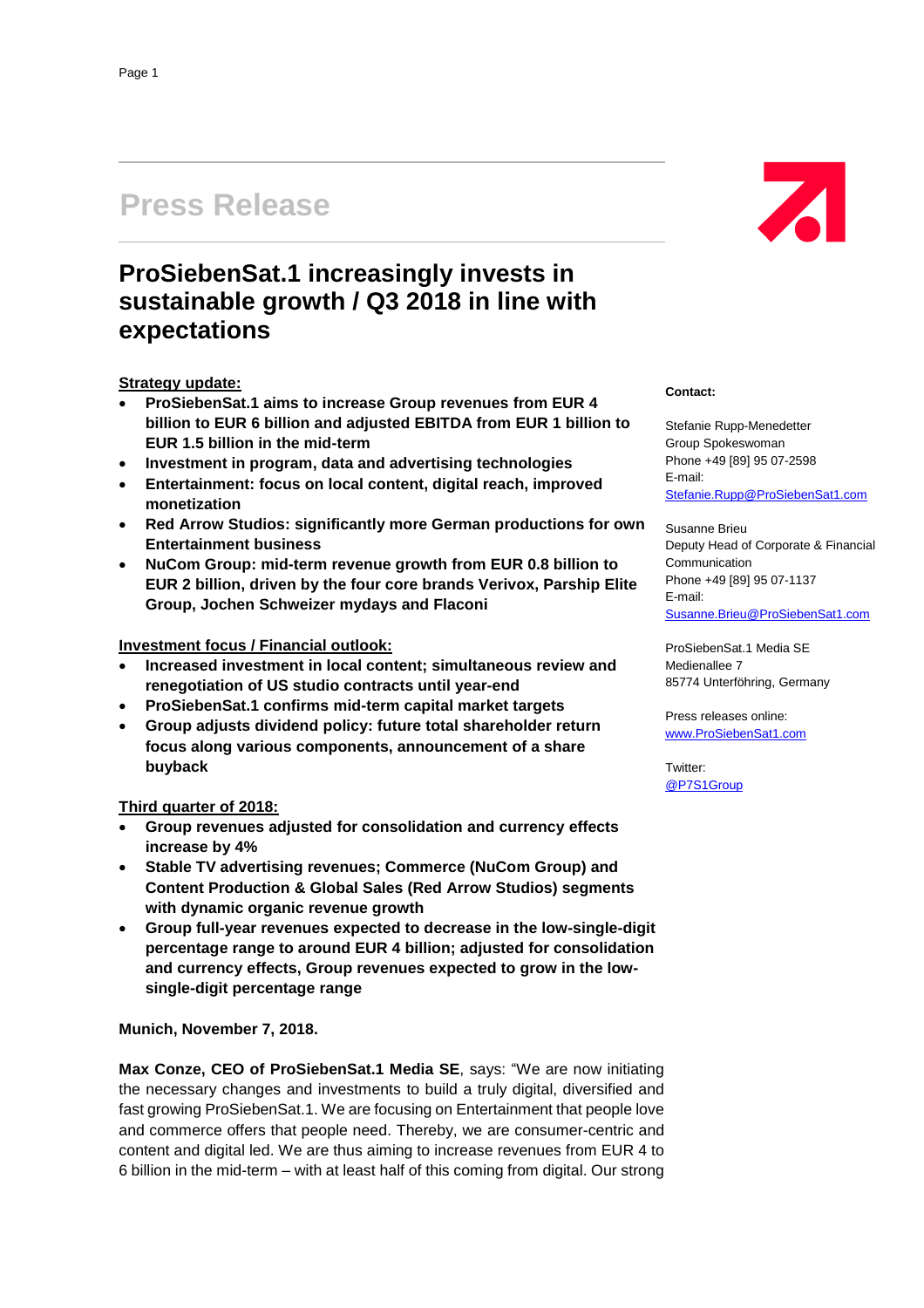

Entertainment audience market shares as well as the double-digit growth at NuCom and Red Arrow Studios prove that we are on the right track. We have a clear growth plan and are executing it vigorously."

With a strategy update, the Group is addressing the opportunities and challenges of the changing media landscape while at the same time creating the conditions to generate sustainable growth for its shareholders. In the process, ProSiebenSat.1 is further driving its diversification and plans to significantly grow revenues outside the TV advertising business: ProSiebenSat.1 intends to increase Group revenues to EUR 6 billion over the next around five years (Q3 LTM 2018: EUR 4 billion) and adjusted EBITDA to EUR 1.5 billion (Q3 LTM 2018: EUR 1 billion). 50% of revenues are expected to come from the digital business (Q3 LTM 2018: 30%). At the same time, the Group aims to achieve an average annual total shareholder return of 10 to 15%. ProSiebenSat.1 will present the strategy update comprehensively at its Capital Markets Day on November 14.

The strategic priorities of the three pillars are clearly defined:

**Entertainment:** The focus is on local content, that is distributed across as many channels as possible, thereby significantly increasing and even better monetizing this total reach. In a next step, this reach shall become addressable and thus advertising optimally tailored to the respective viewer. In the mid-term, the Group aims for a revenue share of 25% of addressable advertising (Q3 LTM 2018: low-single-digit share). Therefore, an important investment focus is on data and advertising technologies.

**Red Arrow Studios (Content Production & Global Sales):** In order to increase the local program share on its own channels, the Group plans to grow Red Arrow Studios' share of local content commissioned by the Entertainment business from 13% today to more than 30% over the next around five years. At the same time, Red Arrow Studios will continue its international expansion focusing on the core US and UK markets. In the digital video business, the objective is to build Studio71 into the leading provider. ProSiebenSat.1 will continue to review strategic partnerships in this segment under the condition that they would increase the size and growth of the production business.

**NuCom Group (Commerce):** The goal of NuCom Group is to further expand leading market positions of its companies and to focus the portfolio on the four areas of consumer advice, matchmaking, experience & gift vouchers as well as beauty & lifestyle. ProSiebenSat.1 puts its emphasis on both organic growth and complementary selective acquisitions and leverages the partnership with General Atlantic, especially to further enhance the operational performance of the commerce companies. At the same time, NuCom Group continues to benefit from synergies in data and technology with the ProSiebenSat.1 Entertainment business. ProSiebenSat.1 aims to more than double its commerce revenues to EUR 2 billion in the next around five years (Q3 LTM 2018: EUR 0.8 billion), driven by the core brands Verivox, Parship Elite Group, Jochen Schweizer mydays and Flaconi.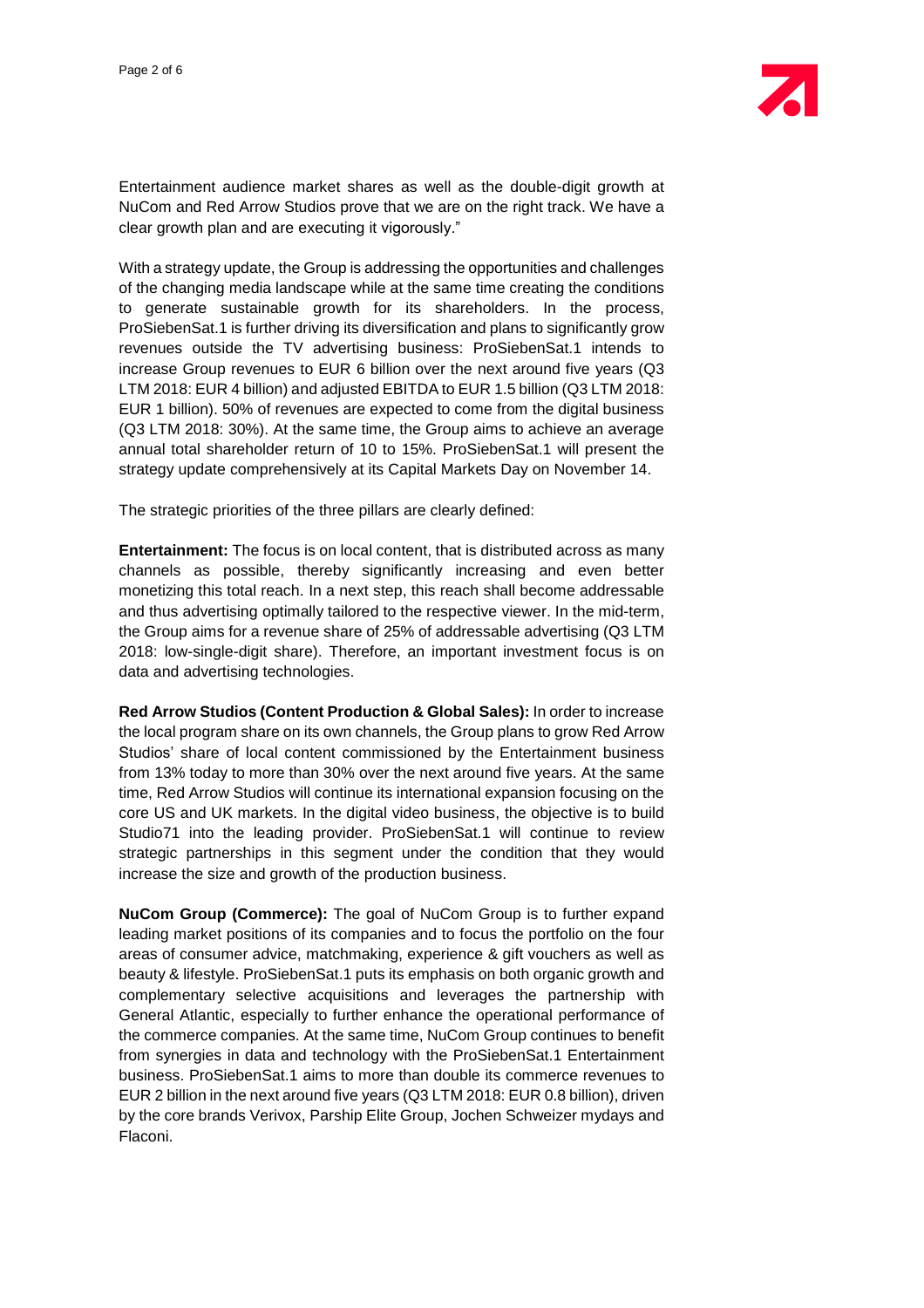**Investment focus / Financial outlook:** In order to set up a modern and futureready Entertainment business, ProSiebenSat.1 will invest additionally in local content, the expansion of digital platforms and an improved monetization of reach from 2019 onwards. In consideration of offsetting cost efficiency measures as well as an expected moderate segment revenue increase, this will lead to an adjusted EBITDA decrease in the Entertainment segment in 2019.

In parallel to the increased local focus in its Entertainment content strategy, the Group is currently reviewing its existing US studio contracts. In this regard, ProSiebenSat.1 has approached the respective licensors in order to achieve relevant improvements in the scope of rights and/or volume inflow for license volumes both from existing agreements and for future agreements. ProSiebenSat.1 has already concluded a new licensing deal for new license rights with its long-standing partner, the US studio Warner Bros. This ensures a qualitatively significantly optimized inflow and has a considerably improved scope of rights. Depending on further negotiation results and the evaluation of further alternatives, the Company does not exclude a one-time negative earnings impact of up to EUR 400 million in 2018 by already capitalized and by contracted, but not yet capitalized, license volumes. Due to payments already made in the past as well as scheduled and non-scheduled tax relief effects, the negative impact on free cash flow would be up to EUR 110 million due to payments for these license rights to be made in the future. This amount would be spread over the next four years essentially.

Regardless of the future investment requirement, ProSiebenSat.1 confirms the Group's mid-term financial targets: The Company continues to aim for an average annual revenue increase (CAGR) in the mid-single-digit percentage range for the next around five years. At the same time, the Group still anticipates profitability at Group level in the mid 20 percentage range in terms of adjusted EBITDA. While the Group anticipates a revenue increase in the mid-single-digit percentage range also in 2019, the Group's profitability and earnings performance will however be affected in particular by planned investments recognized as expense in the Entertainment segment. Under consideration of expected profitable growth of the Content Production & Global Sales and Commerce segments as well as the offsetting cost efficiency measures, the total Group's adjusted EBITDA will be negatively impacted in 2019 by about EUR 50 million. The objective is to further improve the Company's competitiveness through these investments and to accelerate revenues and earnings growth in the mid-term.

**Dividend policy / Share buyback:** Against this backdrop, ProSiebenSat.1 is adjusting its dividend pay-out policy. The Group targets a maximization of total shareholder return along various components, which particularly includes an increase in earnings growth next to an attractive dividend yield. The Group thus intends to pay out 50% of adjusted net income as a dividend (previously 80% to 90%) for the first time in the financial year 2018 (to be paid in 2019). ProSiebenSat.1 will use the funds thus released primarily for earnings-increasing investments in organic and inorganic growth. In addition, the Group will also opportunistically carry out share buybacks in the future. Besides the announced investments in core areas as well as bolt-on acquisitions, ProSiebenSat.1 thus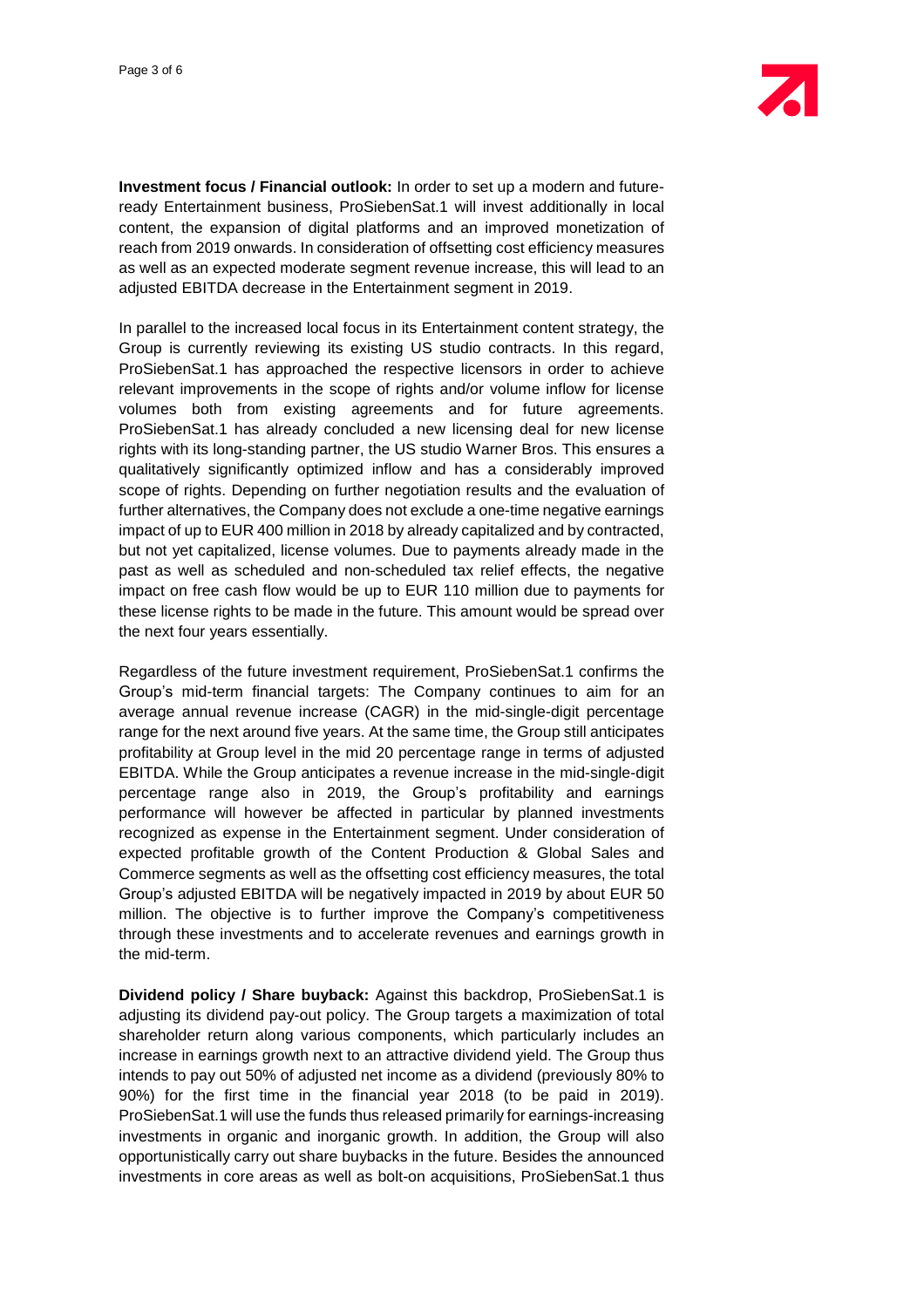

plans a share buyback program of up to EUR 250 million with a term of 12 to 24 months. At the current valuation level, the Group thus uses share buybacks as an instrument to improve its capital efficiency. In the context of this share buyback program, a first tranche with a volume of up to EUR 50 million will be repurchased in the short term, beginning with November 9, 2018.

**Dr. Jan Kemper, CFO of ProSiebenSat.1 Media SE**, says: "At ProSiebenSat.1, we want to actively shape the future of the entertainment and commerce business. Therefore, adjusting our dividend policy and the associated reduced pay-out ratio are a consistent step to take. This will give us more financial headroom for important investment areas such as local content, platforms and technologies. At the same time, we want to sustainably increase the total return for our shareholders through the combination of organic growth, selective acquisitions and share buybacks."

**Third quarter of 2018:** ProSiebenSat.1 Group's revenue performance continued to be impacted by consolidation and currency effects in the third quarter of 2018. Despite these effects, revenues increased slightly by 1% to EUR 892 million (previous year: EUR 883 million). Adjusted for these factors, the Group generated revenue growth of 4%, to which in particular the growth, adjusted for consolidation and currency effects, of 14% respectively in the Content Production & Global Sales (Red Arrow Studios) and Commerce (NuCom Group) segments contributed. TV advertising revenues showed a stable development. As expected, the key operating earnings figures in this period were among others characterized by a deviating seasonality of program costs: Adjusted EBITDA thus decreased by 13% to EUR 175 million (previous year: EUR 202 million) while the adjusted EBITDA margin amounted to 19.7% (previous year: 22.9%). Adjusted net income decreased by 24% to EUR 75 million (previous year: EUR 99 million).

**Outlook financial year 2018:** As announced, the deconsolidations of the videoon-demand portal maxdome, the online fitness provider 7NXT and the tour operator Tropo, which all took place until the end of the third quarter, will affect the Group's revenue growth for the full-year. There will also be a more moderate increase of organic revenues in total. ProSiebenSat.1 is adjusting its Group revenue target for 2018 accordingly: The Group now expects a revenue decrease in the low-single-digit percentage range to around EUR 4 billion (2017: EUR 4.1 billion). Adjusted for consolidation and currency effects, Group revenues are however expected to grow in a low-single-digit percentage range. Previously, ProSiebenSat.1 had targeted an unadjusted revenue increase of the Group in a low- to mid-single-digit percentage range and an adjusted revenue increase in a mid-single-digit percentage range compared to the previous year. The 2018 financial targets for the adjusted EBITDA margin and adjusted net income remain unchanged, irrespective of the adjustment of the revenue outlook and the potential earnings impact from the US studio contracts. The leverage ratio is expected to remain within the target range of 1.5 and 2.5 at the end of 2018.

Further key figures for the third quarter and the first nine months of 2018 are available on our Group website www.ProSiebenSat1.com. The accompanying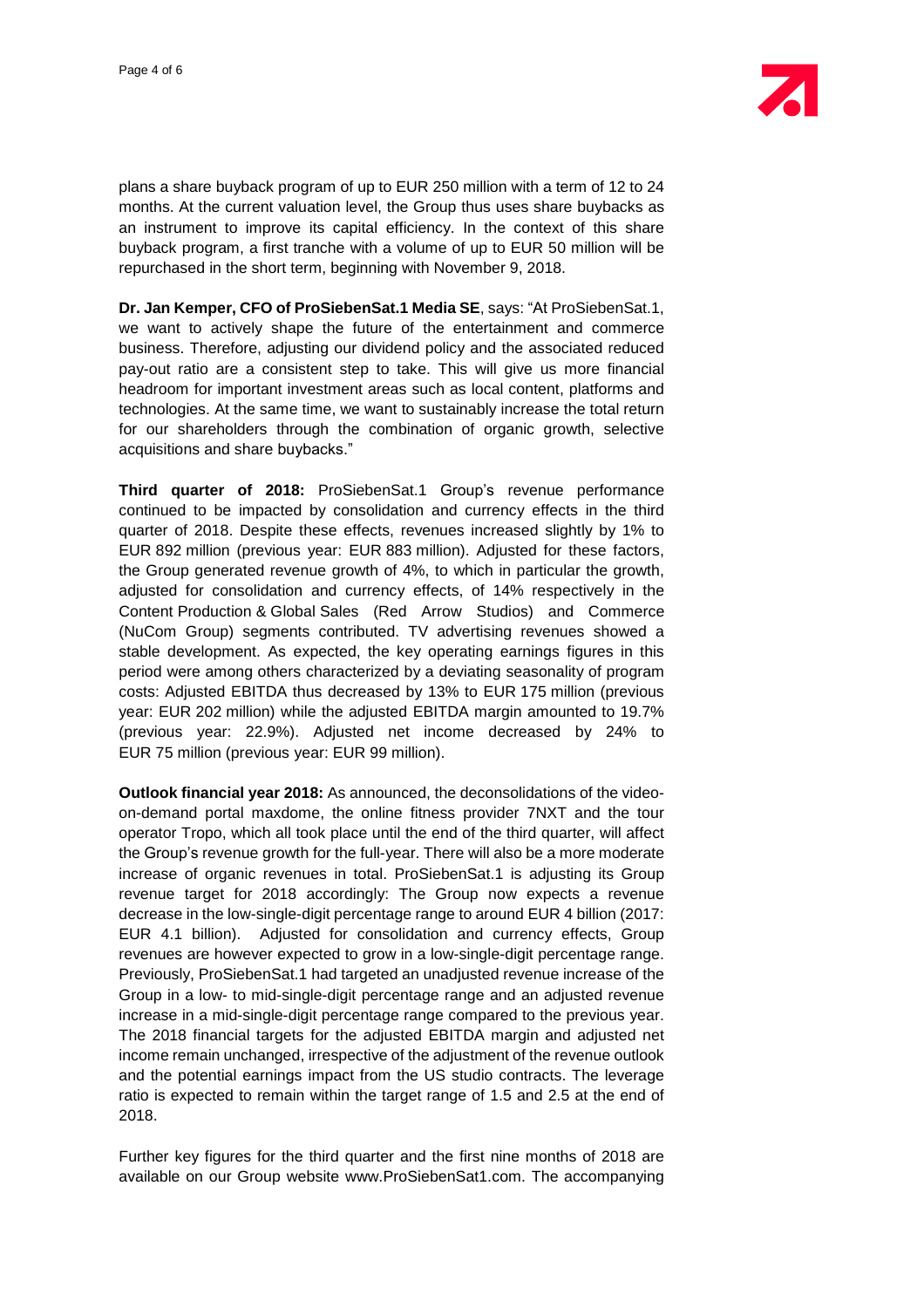

presentation and quarterly statement will also be available there from 8 a.m. on November 8, 2018.

You can stream our Capital Markets Day live on our website from 10:30 a.m. on November 14: [https://www.prosiebensat1.com/en/investor](https://www.prosiebensat1.com/en/investor-relations/presentations-events/capital-markets-day)[relations/presentations-events/capital-markets-day](https://www.prosiebensat1.com/en/investor-relations/presentations-events/capital-markets-day)

#### **ProSiebenSat.1 Group financial targets for 2018**

|                          | 2018 as a whole                  | <b>Previous guidance</b>        |
|--------------------------|----------------------------------|---------------------------------|
| Revenues                 | Decrease in the low-single-digit | Growth in the low- to mid-      |
|                          | percentage range                 | single-digit percentage range   |
| Revenues adjusted for    | Growth in the low-single-digit   | Growth in the mid-              |
| consolidation and        | percentage range                 | single-digit percentage range   |
| currency effects         |                                  |                                 |
| Adjusted EBITDA margin   | Margin in the mid 20 percentage  | Margin in the mid 20 percentage |
|                          | range                            | range                           |
| Adjusted net income      | Conversion rate of adjusted      | Conversion rate of adjusted     |
|                          | EBITDA to adjusted net income    | EBITDA to adjusted net income   |
|                          | of around 50%                    | of around 50%                   |
| Leverage ratio (ratio of | Target range of 1.5 to 2.5       | Target range of 1.5 to 2.5      |
| net financial debt to    |                                  |                                 |
| adjusted EBITDA)         |                                  |                                 |
| Dividend pay-out         | 50% of adjusted net income       | 80% to 90% of adjusted net      |
|                          |                                  | income                          |

#### **ProSiebenSat.1 Group's mid-term financial targets**

|                      | Mid-term growth  | <b>Mid-term adjusted EBITDA</b> |
|----------------------|------------------|---------------------------------|
|                      | range            | profitability                   |
| Entertainment        | $+0.5%$          |                                 |
| Content Production & | $+5-10%$         |                                 |
| <b>Global Sales</b>  |                  |                                 |
| Commerce             | $+10-15%$        |                                 |
| ProSiebenSat.1 Group | Mid-single-digit | Adjusted EBITDA margin in       |
|                      | percentage range | the mid 20 percentage range     |

## **Key figures of ProSiebenSat.1 Group**

| in EUR m                                                         | Q3 2018 | Q3 2017  | Change in % | Q1-Q3 2018 | Q1-Q3 2017 | Change in % |
|------------------------------------------------------------------|---------|----------|-------------|------------|------------|-------------|
| Revenues                                                         | 892     | 883      | 1%          | 2,685      | 2,755      | $-3%$       |
| <b>Total costs</b>                                               | $-782$  | $-1.016$ | $-23%$      | $-2,332$   | $-2,584$   | $-10%$      |
| Operating $costs^{(1)}$                                          | $-721$  | $-685$   | 5%          | $-2,071$   | $-2,108$   | $-2%$       |
| Adjusted EBITDA <sup>(2)</sup>                                   | 175     | 202      | $-13%$      | 634        | 661        | $-4%$       |
| Adjusted EBITDA margin<br>(in %)                                 | 19.7%   | 22.9%    | $-3.3$ pp   | 23.6%      | 24.0%      | $-0.4$ pp   |
| <b>EBITDA</b>                                                    | 187     | 281      | $-33%$      | 550        | 702        | $-22%$      |
| Reconciling items                                                | 12      | 79       | $-85%$      | -84        | 41         |             |
| Operating profit (EBIT)                                          | 133     | 174      | $-23%$      | 393        | 487        | $-19%$      |
| Financial result                                                 | 44      | $-41$    |             | 14         | $-79$      |             |
| Consolidated net profit<br>(after non-controlling)<br>interests) | 126     | 122      | 3%          | 279        | 304        | $-8%$       |
| Adjusted net income <sup>(3)</sup>                               | 75      | 99       | $-24%$      | 305        | 331        | $-8%$       |